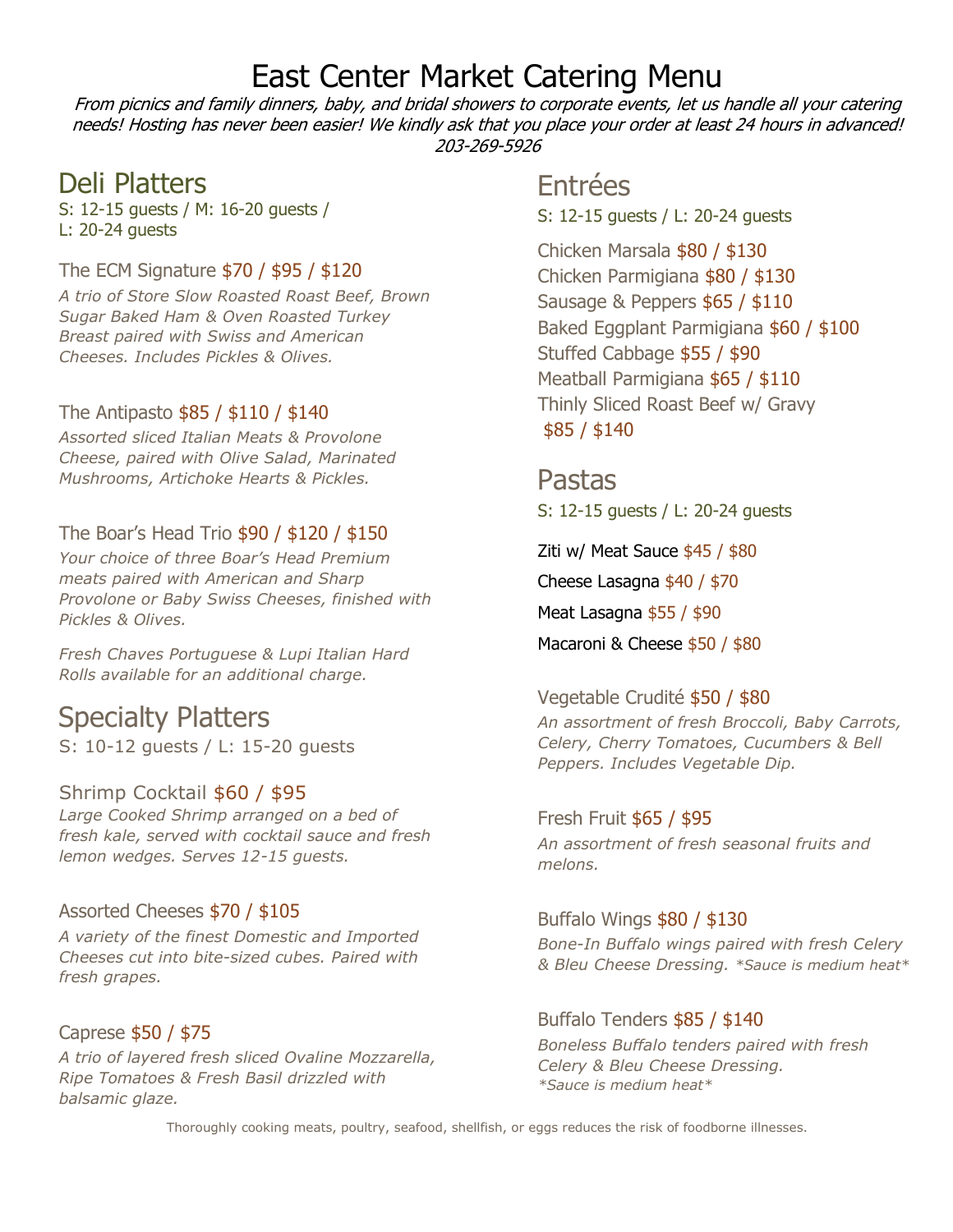# East Center Market Catering Menu

From picnics and family dinners, baby, and bridal showers to corporate events, let us handle all your catering needs! Hosting has never been easier! We kindly ask that you place your order at least 24 hours in advanced! 203-269-5926

## Potatoes & Vegetables

S: 12-15 guests / L: 20-24 guests

#### Roasted Potato Medley \$35 / \$60

*A variety of bite-sized potatoes drizzled with Olive Oil and seasoned to perfection.*

#### Twice Baked Potatoes \$45 / \$70

*Delicious, halved russet potatoes stuffed with creamy and cheesy whipped potatoes, baked to perfection.* 

#### Signature Seasoned Roasted Vegetables \$35 / \$60

*A variety of seasonal veggies, tastefully seasoned and roasted to perfection.*

### Fresh Salads

*S: 10-12 guests / L: 15-20 guests*

#### Garden Salad \$35 / \$60

*Your choice of crisp Romaine or Iceberg lettuce with cucumbers, tomatoes, red onions, bell peppers, and croutons. \*Dressings available for an additional charge\**

#### Caesar Salad \$40 / \$75

*Crisp Romaine lettuce, fresh shaved parmesan & croutons finished with Caesar Dressing.*

### Delicious Desserts

*S: 12-15 guests / L: 20-24 guests*

#### ECM Signature Ambrosia \$35 / \$60 *Our very own pistachio flavored fruit cocktail mousse.*

Oreo Mousse \$30 / \$50 *Decadent Oreo mousse topped with Oreo crumbles.*

## Light Fare Lunch

*Mini Subs: Your choice of Store made Deli Meats (Slow Roasted Roast Beef, Brown Sugar Baked Ham & Oven Roasted Turkey) or Store made Deli Salads (Chicken Salad, Egg Salad, Tuna Salad, Ham Salad & Seafood Salad) with cheese, lettuce, and tomato arranged on a platter or individually wrapped. Condiments on the side upon request. Meats can be upgraded to Boar's Head for an additional charge.*

*Caprese Salad: A trio of bite-sized mozzarella balls, ripened grape or cherry tomatoes, and fresh basil drizzled with balsamic glaze, served on a garnished platter.*

*Assorted Fruit Platter: An assortment of fresh seasonal fruits and melons cut into bite- sized pieces.*

#### Small / \$249.99

*25 Mini Subs Caprese Salad (serves 25) Fresh Fruit Salad (serves 25)*

#### Medium / \$349.99

*35 Mini Subs Caprese Salad (serves 35) Fresh Fruit Salad (serves 35)*

#### Large / \$499.99

*50 Mini Subs Caprese Salad (serves 50) Fresh Fruit Salad (serves 50)*

#### X-Large / \$749.99

*75 Mini Subs Caprese Salad (serves 75) Fresh Fruit Salad (serves 75)*

Thoroughly cooking meats, poultry, seafood, shellfish, or eggs reduces the risk of foodborne illnesses.